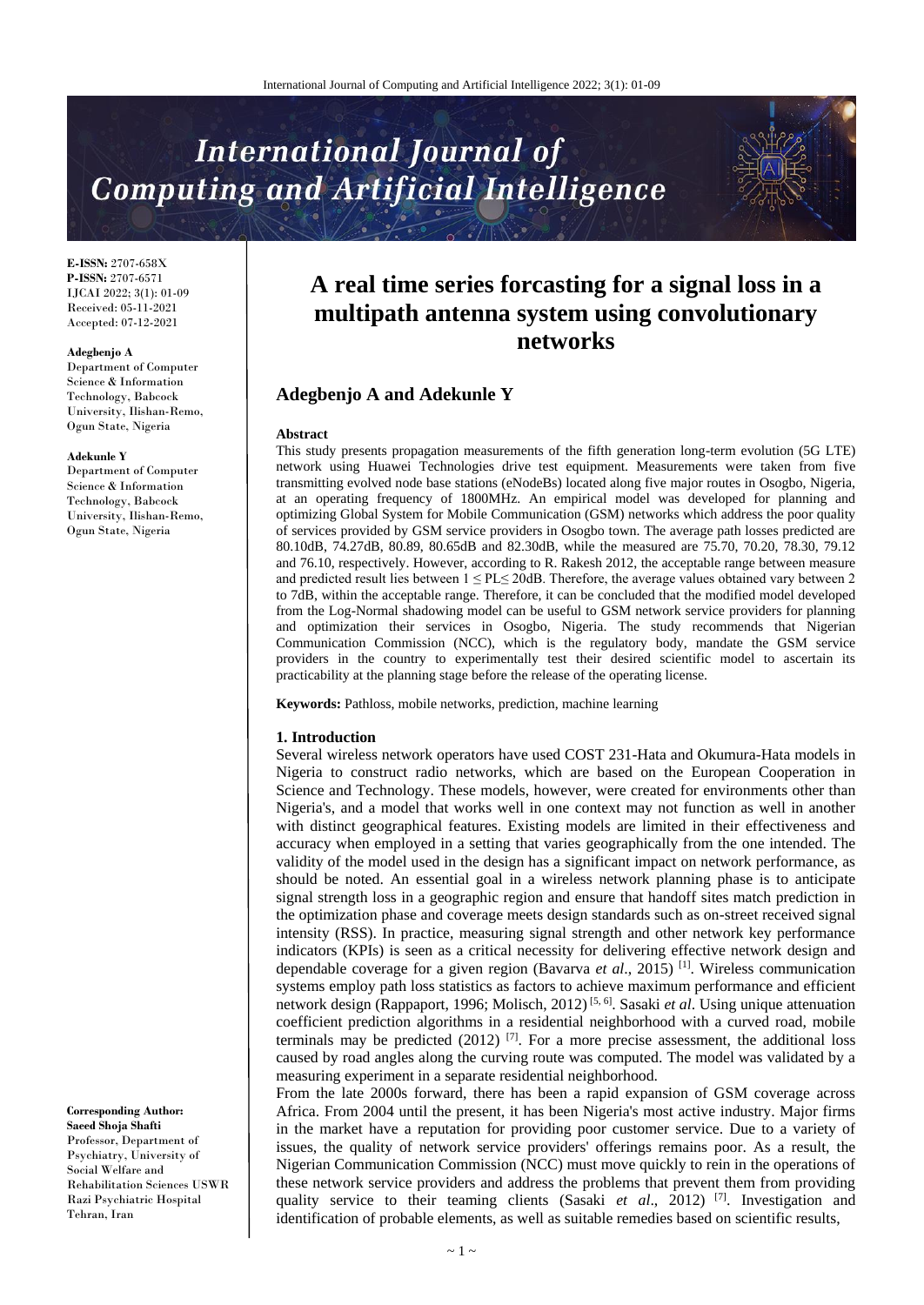become important to solve client concerns. According to a survey conducted by Sewalker *et al.* (2019) <sup>[8]</sup>, GSM customers in the tested regions reported problems with different network service providers. Network congestion, frequent call failures, an echo, poor inter and intra connection, cross talk interference during conservation, and signal fading are just a few of the challenges faced by subscribers. Weather conditions, propagation mechanisms such as reflection and diffraction as well as other variables such as vegetation and free space loss may all affect GSM signal strength in the examined area (Shi *et al*., 2015) [9] . It is difficult to predict wireless radio channels because, unlike a fixed line of sight channels, mobile radio channels are unpredictable. All elements must be considered when examining wireless radio channels, including whether the transmission route is in line of sight or is blocked by obstacles such as buildings or mountains. When examining wave propagation in an urban context, we encounter many reflections from high-rise buildings and other objects. Multipath fading is caused by electromagnetic waves traveling on several pathways with varying lengths and interacting at a spot. This causes a fluctuation in the received wave's strength, which in turn affects its distance from the transmitter.

## **2. Materials and Method**

#### **2.1 Investigated environments**

Osogbo, Nigeria, is one of Africa's most populous cities, with an estimated population of more than 4 million people.

It is situated in Nigeria's South-West geopolitical zone, which has a tropical climate with an average annual rainfall of 1693mm. The huge population of Osogbo is partially to blame for the city's clogged roads during peak hours.

# **2.2 Experimental setup and measurements**

On three separate routes in Osogbo, five eNodeBs were installed, and Huawei drive test equipment was used to evaluate each eNodeB's Reference Signal Received Power (RSRP). These measurements were made at 1800MHz. UE, a Genex probe, a GPS module, an LTE modem, and a personal computer system are included. On the PC, LTE software was loaded for post-drive analysis of user equipment readings. High-speed packet access mobile hotspot, Huawei E57765-601 mobile Wi-Fi, which supports 1800MHz, 2600MHz FDD, and 2300MHz TDD is the user equipment (TDD). Table 1 shows the coordinates of the eNodeBs as a result of the GPS module being linked to the PC.

Maps input characteristics to output values (observations of path loss) in the path loss model. Modeling a predictor that can make accurate predictions is essential, but constructing a more generic model that fluctuates in response to particular conditional inputs. Using nonlinear regression models and variance analysis in combination, Figure 1 illustrates a three-step method for forecasting route loss in a suburban setting. A PCA and variance analysis balances the ANN-MLP-based nonlinear model to create a more generic model.



**Fig 1:** Machine-learning-based route loss analysis method.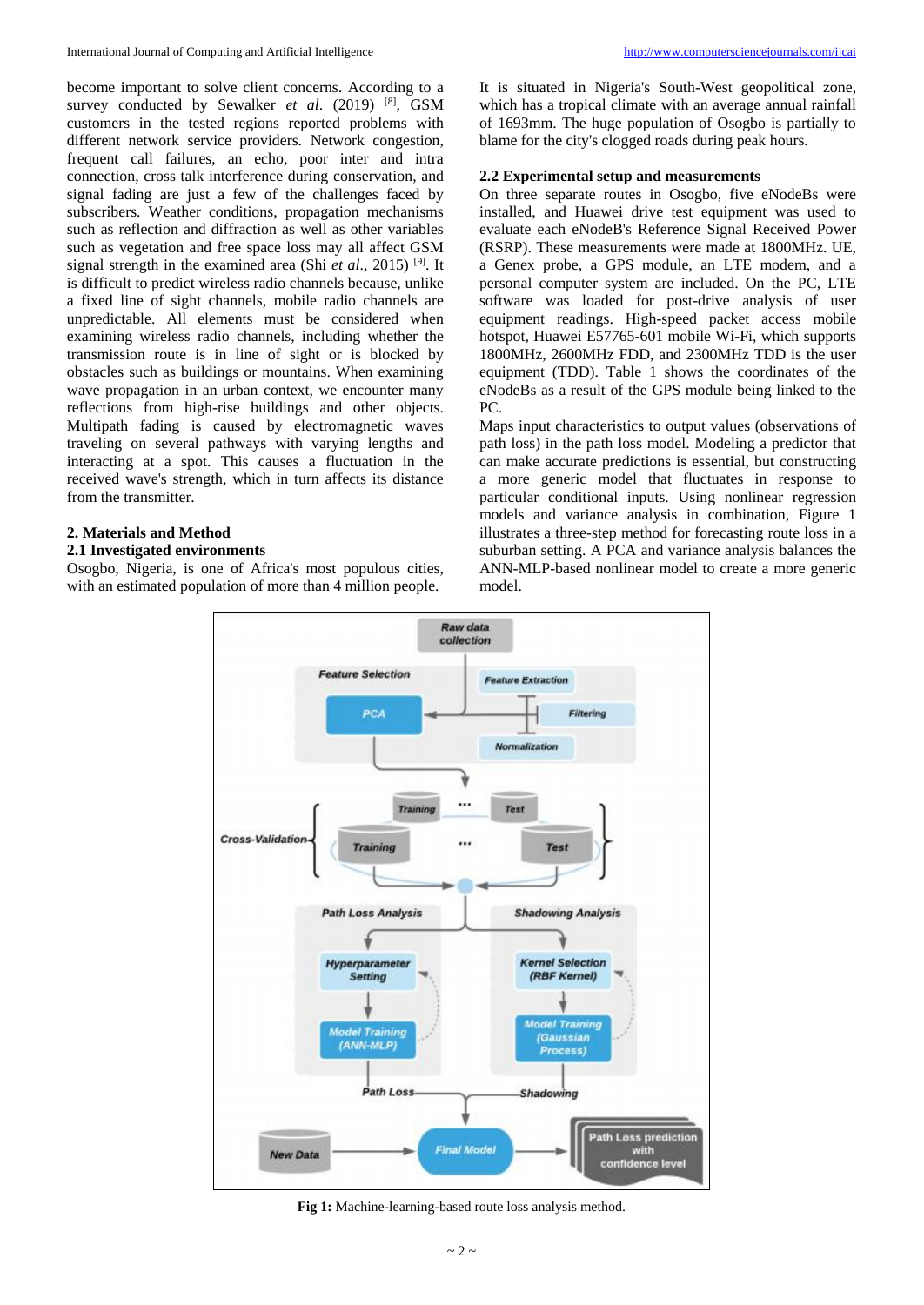Based on current deterministic regression analysis, a basic long-distance model requires predefined variables PL0 and N and experimentally observed log-normal shadowing *Xσ*.

$$
PL = PL_0 + 10n \log_{10}(d) + X_{\sigma}, \text{for } d \geq 1 \text{ km}, \tag{1}
$$

PL0 is the loss of one kilometer of track. Whereas a model based on learning may predict target values based on training data distribution, regression models incorporating nonlinear features can be created with greater precision. Due to the nonlinear nature of this model, steep slopes and complicated data distributions may be correctly predicted. By analyzing the co-distribution of input characteristics, PCA determines the important variables. Analyzing two variables, the suggested model consists of a Gaussian process-based shadowing model and an ANN-MLP-based route loss model.

$$
PL = PL\_ANN(d) + GP_o, for d \ge l \ km \tag{2}
$$

As shown in Figure 1 and Table 1, we assess the prediction cover, which measures how well the predicted values of a model correspond with the actual test data in the standard deviation. In addition, the preview coverage is the measured data ratio inside a range of α to β divided by the entire quantity of measured data where α and β are given in the following formula:

$$
\alpha = \begin{cases} PL_0 + 10n \log_{10}(d) - r\sigma_1 \\ PL\_ANN(d) - r\sigma_2 f \end{cases} \tag{3}
$$

$$
\beta = \begin{cases} PL_0 + 10n \log_{10}(d) + r\sigma_1 \\ PL\_ANN(d) + r\sigma_2 f \end{cases}
$$
\n(4)

#### **Table 1:** Proposed Algorithm

**Algorithm 1** Algorithm used to train a GAN. 1: Inputs: Batch size *m*. The number of steps for the discriminator *K*. Learning rate  $\lambda$  and an optimizer Opt $(\cdot)$ Noise vector  $z \sim p_g(z)$ . Target data set  $x \sim p_{data}(x)$ . 2: **Initialise:** Models G and D for generating and discriminating data, where  $\Theta$ G and  $\Theta$ D. 3: **while** Θ<sup>G</sup> and Θ<sup>D</sup> have not converged **do** 4: **for**  $k = 1$  to **K** do 5: Noise vector with m-elements  $\{z^{(1)}, \dots, z^{(m)}\}$ from the noise prior  $pg(z)$ Sample m data points  $\{x^{(1)}, \dots, x^{(m)}\}$ from the target data distribution  $p_{data}(x)$  $\mathcal{I}_{\mathcal{I}_{\mathcal{I}}} g_D \leftarrow \Delta_{\varphi_D} \left[ \frac{1}{m} \sum_{i=1}^m \log D\left(x^{(i)}\right) + \frac{1}{m} \sum_{i=1}^m \log \left(1 - D\left(G\left(z^{(i)}\right)\right)\right) \right]$  $\Theta_D \leftarrow \Theta_D + \lambda \cdot Opt(\Theta_D, g_D).$  $\frac{8}{9}$ : 9: **end for** 10: Sample m-element noise vector  $\{z^{(1)}, \dots, z^{(m)}\}$ from the noise prior  $p_g(z)$ <br>  $g_D \leftarrow \frac{1}{m} \sum_{i=1}^m log\left(1 - D\left(G\left(z^{(1)}\right)\right)\right)$ 11:  $\Theta_G \leftarrow \Theta_G - \lambda \cdot Opt(\Theta_G, g_G).$ 12: 13: **end while**

As shown in Algorithm 1, a basic GAN may be trained using a standard training procedure. Both the generators and the discriminator are taught throughout each iteration. Finally, G may give data that is close to the intended distribution if the model converges. Table 3 shows the GAN's overall structure (g). A noise vector, z, is input into generator G, generating G(z) output following the desired distribution. D attempts to determine whether or not  $G(z)$  is a genuine sample or an object.

#### **Experimental Result**

Signal strength will be assessed and gathered across a variety of distances using a driving test. Evaluation of a radio mobile communication network's service and coverage quality. Driving and testing a car while connected to a wireless network is mandatory. A region with low-rise buildings and greenery around it will be used to gather data from Nigerian driving exams. A GPS receiver antenna, a mobile phone, and a laptop with map information software will be used for the driving test. A 900/1800 MHz frequency and 120 measurements per minute will be utilized for the measurements. It was necessary to repeat the measurement and derivation process for each of the other network service providers included in this study to arrive at the empirical model developed for Airtel. MTN, Globacom, and Etisalat's results for the Oke unit are shown in Table 4.

**Table 2:** Reference path loss and standard deviation for oke oniti

| <b>Parameter</b>          | Airtel MTN |     | Globacom | <b>Etisalat</b> |
|---------------------------|------------|-----|----------|-----------------|
|                           | . . 9      |     |          |                 |
| in (db)                   | 3.9        | 3.4 |          | 5.5             |
| Path $loss(do)$ in $(dB)$ | 70         | 63  |          | 66              |

In the Log-Normal Shadowing Model and the modified Log-Normal Shadowing model, the route loss values were replaced.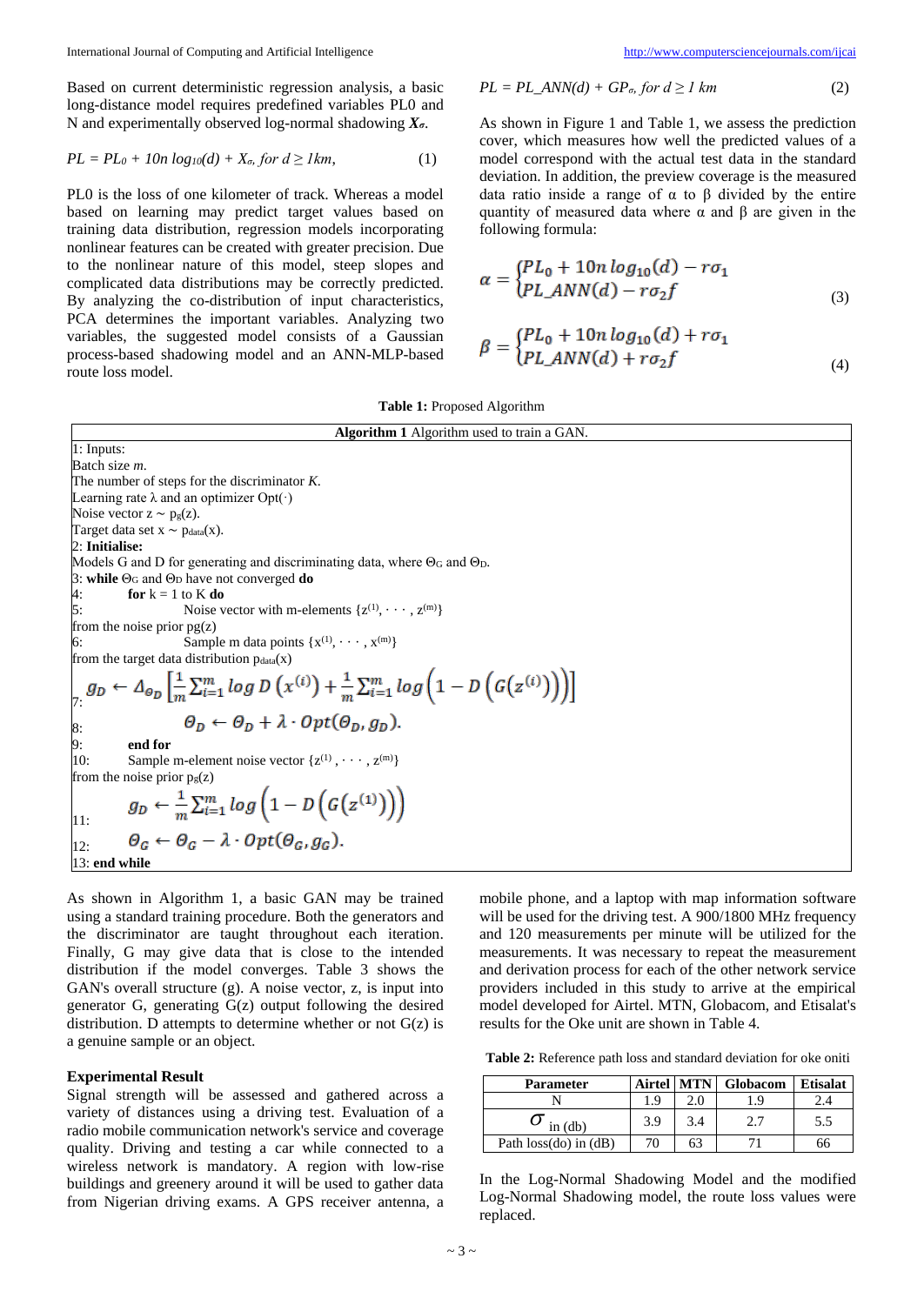- PL (Airtel) (di) = 70+ 10(1.9) Log (di/do) + 3.9 (dB) (5)
- PL (MTN) (di) =  $63 + 10(2.0)$  Log (di/do) + 3.4 (dB) (6)
- PL (Globacom) = 71+ 10(1.9) Log (di/do) + 2.7 (dB) (7)
- PL (Etisalat) =  $66 + 10(2.4)$  Log (di/do) + 5.5 (dB) (8)

Table 3 shows the results of the equations 5-8 discussed before. The data shows the measured route losses for GSM providers in the research region at various distances. For each service, the average route loss is presented and compared.

**Table 3:** Measured path losses from the proposed modified for oke oniti

| Model Distance in Path loss in (dB) |                       | Path loss $in(dB)$ | Path loss in (dB)       | Path loss in (dB)       |
|-------------------------------------|-----------------------|--------------------|-------------------------|-------------------------|
| (m)                                 | <b>Airtel Network</b> | <b>MTN Network</b> | <b>Globacom Network</b> | <b>Etisalat Network</b> |
| 50                                  | 89.85                 | 84.15              | 91.45                   | 89.25                   |
| 100                                 | 94.67                 | 89.27              | 96.27                   | 95.57                   |
| 150                                 | 97.48                 | 92.26              | 99.08                   | 99.27                   |
| 200                                 | 99.48                 | 94.37              | 101.08                  | 101.89                  |
| 250                                 | 100.45                | 96.13              | 102.63                  | 103.93                  |
| 300                                 | 102.30                | 97.38              | 103.90                  | 105.59                  |
| 350                                 | 103.37                | 98.72              | 104.97                  | 107.00                  |
| 400                                 | 104.30                | 99.50              | 105.90                  | 108.21                  |
| 450                                 | 105.21                | 100.37             | 106.73                  | 109.29                  |
| 500                                 | 105.95                | 101.15             | 107.45                  | 110.35                  |



**Fig 2:** Measured path losses from the proposed modified for oke oniti

**Table 4:** Measured and Predicted path losses for oke oniti

|                                                 |  | AirtelMTNGlobacomEtisalat |        |
|-------------------------------------------------|--|---------------------------|--------|
| Average measured path loss in (db) 76.80 71.30  |  | 79.40                     | 177.20 |
| Average predicted path loss in (db) 81.20 75.37 |  | 81.99                     | 83.50  |

Graphic representations of measured route loss versus distance and average propagation path loss are shown in Figure 3.



**Fig 3:** Measured and Predicted path losses for oke oniti

It was necessary to repeat the measurement and derivation process for each of the other network service providers included in this study to arrive at the empirical model developed for Airtel. MTN, Globacom, and Etisalat's results for Ita olokan are shown in Table 5 below

**Table 5:** the standard deviation of Ita olokan's reference route loss

| <b>Parameter</b>          |     | Airtel   MTN | Globacom | <b>Etisalat</b> |
|---------------------------|-----|--------------|----------|-----------------|
|                           |     |              |          |                 |
| in (db)                   | 3.4 | 2.9          | າ າ      | 5.0             |
| Path $loss(do)$ in $(dB)$ | 60  |              |          |                 |

For the Log-Normal Shadowing model, the path loss values were replaced, and the amended Log-Normal Shadowing model for the respective becomes:

PL (Airtel) (di) =  $60 + 10(1.4)$  Log (di/do) + 3.4 (dB) (9) PL (MTN) (di) =  $54 + 10(1.5)$  Log (di/do) + 2.9 (dB) (10) PL (Globacom) =  $62 + 10(1.4)$  Log (di/do) + 2.2 (dB) (11) PL (Etisalat) =  $57 + 10(1.9)$  Log (di/do) + 5.0 (dB) (12)

The data in Table 6 was obtained by solving equations 9-12 above. The data shows the measured route losses for the GSM providers in the research region at various distances. The average route losses for the various network services are also shown and contrasted.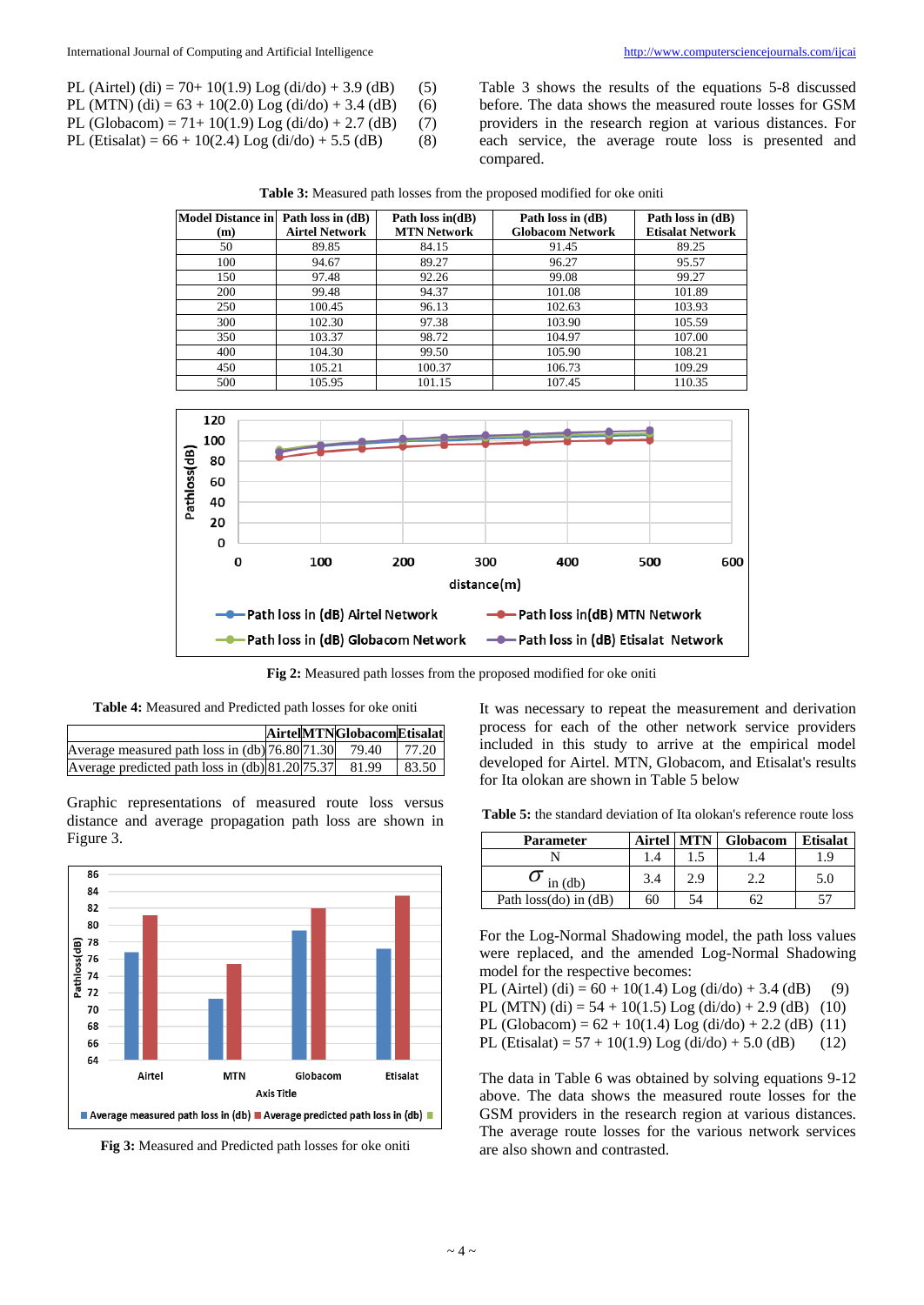| Model           | Path loss in (dB)     | Path loss in $(dB)$ | Path loss in (dB)       | Path loss in (dB)       |
|-----------------|-----------------------|---------------------|-------------------------|-------------------------|
| Distance in (m) | <b>Airtel Network</b> | <b>MTN Network</b>  | <b>Globacom Network</b> | <b>Etisalat Network</b> |
| 50              | 93.45                 | 93.25               | 100.55                  | 98.35                   |
| 100             | 104.57                | 98.37               | 105.37                  | 10467                   |
| 150             | 107.38                | 101.36              | 108.18                  | 108.37                  |
| 200             | 109.38                | 103.49              | 110.18                  | 110.99                  |
| 250             | 110.93                | 104.11              | 111.73                  | 113.98                  |
| 300             | 112.20                | 106.48              | 113.00                  | 114.69                  |
| 350             | 113.27                | 107.72              | 114.23                  | 116.13                  |
| 400             | 114.20                | 108.60              | 115.00                  | 117.31                  |
| 450             | 114.97                | 109.47              | 115.92                  | 118.39                  |
| 500             | 115.75                | 110.25              | 116.55                  | 119.35                  |

**Table 6:** Measured path losses from the proposed modified for Ita olokan



**Fig 4:** Measured path losses from the proposed modified for Ita olokan

**Table 7:** Measured and Predicted path losses for Ita olokan

|                                     | Airtel | <b>MTN</b> | <b>Globacom</b> | <b>Etisalat</b> |
|-------------------------------------|--------|------------|-----------------|-----------------|
| Average measured path loss in (db)  | 105.85 | 100.35     | 108.45          | 106.25          |
| Average predicted path loss in (db) | 110.25 | 104.41     | 110.95          | 102.45          |



**Fig 5:** Measured and Predicted path losses for Ita olokan

Graphical representations of measured path loss versus distance and average path loss are shown in Figure 4 and Figure 5, correspondingly. To get at the empirical model created for Airtel,

it was essential to repeat the measurement and derivation procedure for each of the other network service providers included in this research. Table 8 below shows MTN, Globacom, and Etisalat's Odiolowo results.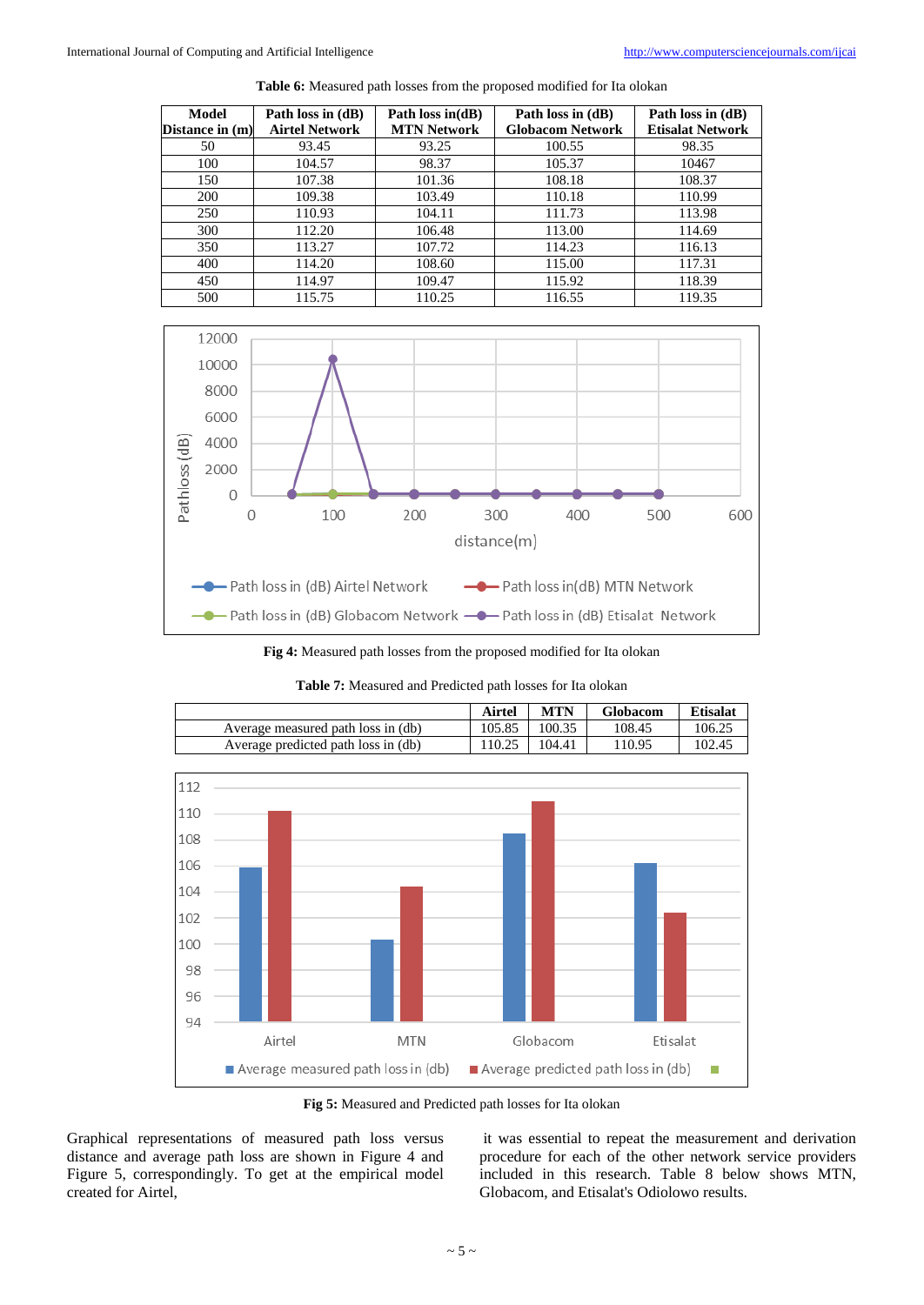**Table 8:** Reference path loss and standard deviation for Odiolowo

| <b>Parameter</b>          |     |     | Airtel MTN Globacom   Etisalat |     |
|---------------------------|-----|-----|--------------------------------|-----|
|                           | 2.0 |     |                                |     |
| $\sigma$ in (db)          | 4.0 | 3.5 | 2.8                            | 5.6 |
| Path $loss(do)$ in $(dB)$ | 56  | 50  | 58                             | 53  |

For the Log-Normal Shadowing model, the path loss values were replaced, and the amended Log-Normal Shadowing model for the respective becomes:

PL (Airtel) (di) =  $56 + 10(2.0)$  Log (di/do) + 4.0 (dB) (13) PL (MTN) (di) =  $50 + 10(2.1)$  Log (di/do) + 3.5 (dB) (14) PL (Globacom) =  $58 + 10(2.0)$  Log (di/do) + 2.8 (dB) (15) PL (Etisalat) =  $53 + 10(2.5)$  Log (di/do) + 5.6 (dB) (16) As a result, the information in Table 9 was derived from equations 13 to 16 above.

The data shows the measured route losses for the GSM providers in the research region at various distances. The average route losses for the various network services are also shown and contrasted.

| Model           | Path loss in (dB)     | Path loss in $(dB)$ | Path loss in (dB)       | Path loss in (dB)       |
|-----------------|-----------------------|---------------------|-------------------------|-------------------------|
| Distance in (m) | <b>Airtel Network</b> | <b>MTN Network</b>  | <b>Globacom Network</b> | <b>Etisalat Network</b> |
| 50              | 74.70                 | 68.20               | 75.50                   | 73.30                   |
| 100             | 79.52                 | 73.32               | 80.32                   | 79.62                   |
| 150             | 82.73                 | 76.31               | 83.13                   | 83.32                   |
| 200             | 84.33                 | 78.44               | 85.13                   | 85.94                   |
| 250             | 85.88                 | 80.15               | 86.68                   | 87.98                   |
| 300             | 87.15                 | 81.43               | 87.95                   | 89.64                   |
| 350             | 88.22                 | 82.77               | 88.34                   | 90.05                   |
| 400             | 89.15                 | 83.55               | 89.95                   | 92.26                   |
| 450             | 89.97                 | 84.42               | 90.78                   | 93.24                   |
| 500             | 90.70                 | 85.20               | 91.50                   | 94.20                   |

**Table 9:** Measured path losses from the proposed modified for Odiolowo



**Fig 6:** Measured path losses from the proposed modified for Odiolowo

| <b>Table 10:</b> Measured and Predicted path losses for Odiolowo |  |  |
|------------------------------------------------------------------|--|--|
|------------------------------------------------------------------|--|--|

|                                     | Airtel | <b>MTN</b> | Globacom | <b>Etisalat</b> |
|-------------------------------------|--------|------------|----------|-----------------|
| Average measured path loss in (db)  | 95.90  | 90.30      | 98.40    | 96.20           |
| Average predicted path loss in (db) | 100.20 | 94.37      | 100.99   | 102.40          |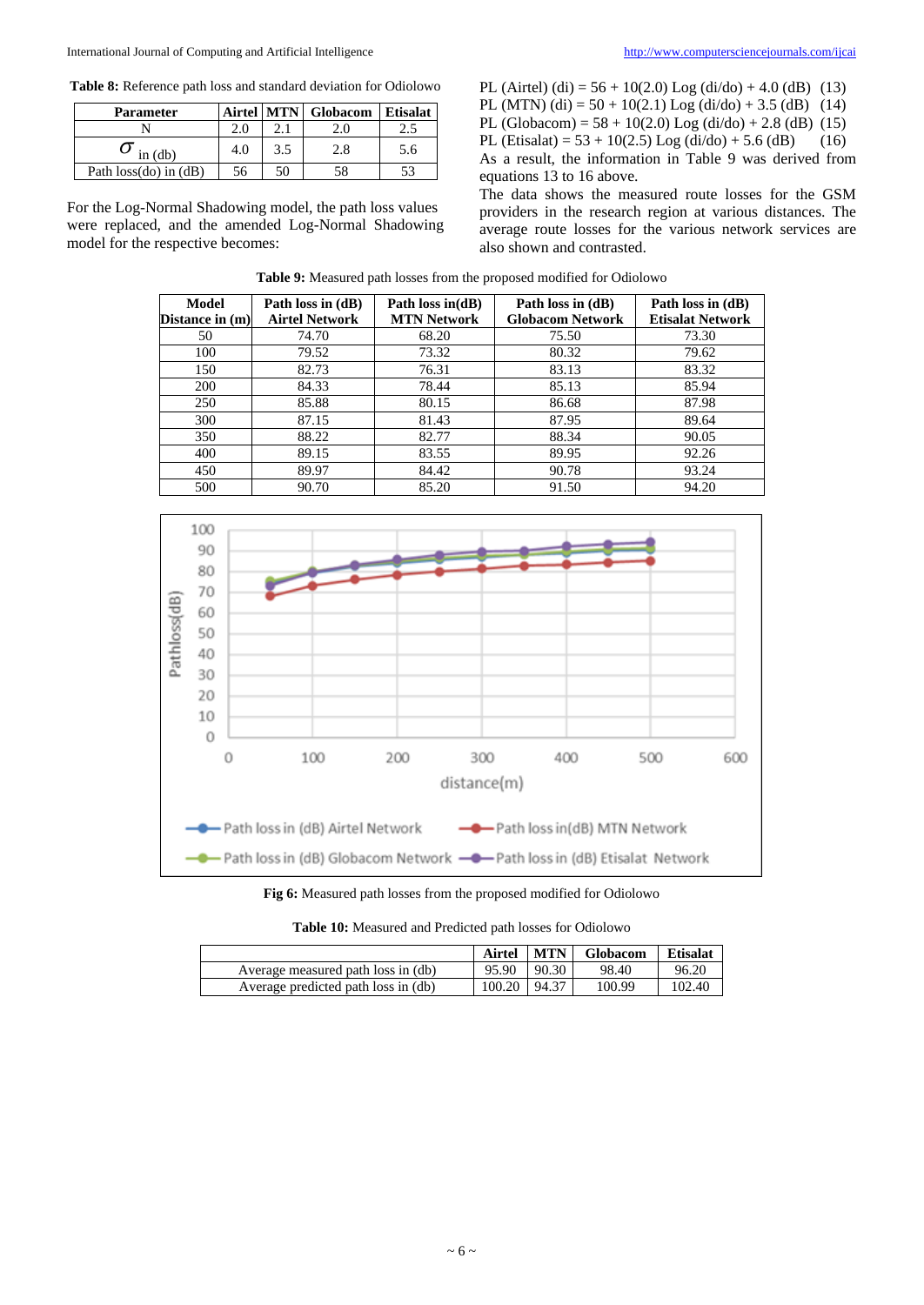International Journal of Computing and Artificial Intelligence <http://www.computersciencejournals.com/ijcai>l



**Fig 7:** Measured and Predicted path losses for Odiolowo

Graphical representations of measured path loss versus distance and average path loss are shown in Figures 6 and 7 above. It was necessary to repeat the measurement and derivation process for each of the other network service providers included in this study to arrive at the empirical model developed for Airtel. Ota efun results for MTN, Globacom, and Etisalat are all in the same ballpark, as seen in Table 11 below.

**Table 11:** Reference path loss and standard deviation

| <b>Parameter</b>          | Airtel MTN |      | Globacom | <b>Etisalat</b> |
|---------------------------|------------|------|----------|-----------------|
|                           | .00        |      | 00.1     | . . 50          |
| $\sigma$ in (db)          | 3.00       | 2.50 | 1.80     | 4.60            |
| Path $loss(do)$ in $(dB)$ | 36         | 30   | 38       | 33              |

The route loss parameters for the Log-Normal Shadowing model were modified, and the revised Log-Normal Shadowing model for the respective is:

PL (Airtel) (di) =  $36 + 10(1.0)$  Log (di/do) + 3.0 (dB) (17)

PL (MTN) (di) =  $30 + 10(1.1)$  Log (di/do) + 2.5 (dB) (18)

PL (Globacom) =  $38 + 10(1.0)$  Log (di/do) + 1.8 (dB) (19) PL (Etisalat) =  $33 + 10(1.5)$  Log (di/do) + 4.6 (dB) (20)

As a result, the information in Table 12 was derived using equations 17-20. Measured route losses for GSM service providers in the study area are shown for different distances in the data. For each service, the average route loss is presented and compared.

| Model           | Path loss in (dB)     | Path loss in(dB)   | Path loss in (dB)       | Path loss in (dB)       |
|-----------------|-----------------------|--------------------|-------------------------|-------------------------|
| Distance in (m) | <b>Airtel Network</b> | <b>MTN Network</b> | <b>Globacom Network</b> | <b>Etisalat Network</b> |
| 50              | 81.71                 | 74.21              | 81.51                   | 79.31                   |
| 100             | 85.53                 | 79.33              | 86.33                   | 85.63                   |
| 150             | 88.34                 | 82.32              | 89.14                   | 89.33                   |
| 200             | 90.34                 | 84.45              | 91.14                   | 91.95                   |
| 250             | 91.89                 | 86.12              | 92.69                   | 93.99                   |
| 300             | 93.16                 | 87.44              | 93.96                   | 95.65                   |
| 350             | 94.23                 | 88.78              | 94.12                   | 96.02                   |
| 400             | 95.16                 | 89.56              | 95.96                   | 98.27                   |
| 450             | 95.98                 | 90.43              | 96.78                   | 99.35                   |
| 500             | 96.71                 | 90.21              | 97.51                   | 100.31                  |

**Table 12:** Measured path losses from the proposed modified for Ota efun



**Fig 8:** Measured path losses from the proposed modified for Ota EFUN

**Table 13:** Measured and Predicted path losses for Ota efun

|                                     | Airtel | <b>MTN</b> | <b>Globacom</b> | <b>Etisalat</b> |
|-------------------------------------|--------|------------|-----------------|-----------------|
| Average measured path loss in (Db)  | 78.81  | 73.31      | 81.41           | 79.21           |
| Average predicted path loss in (Db) | 83.21  | 74.27      | 83.00           | 85.41           |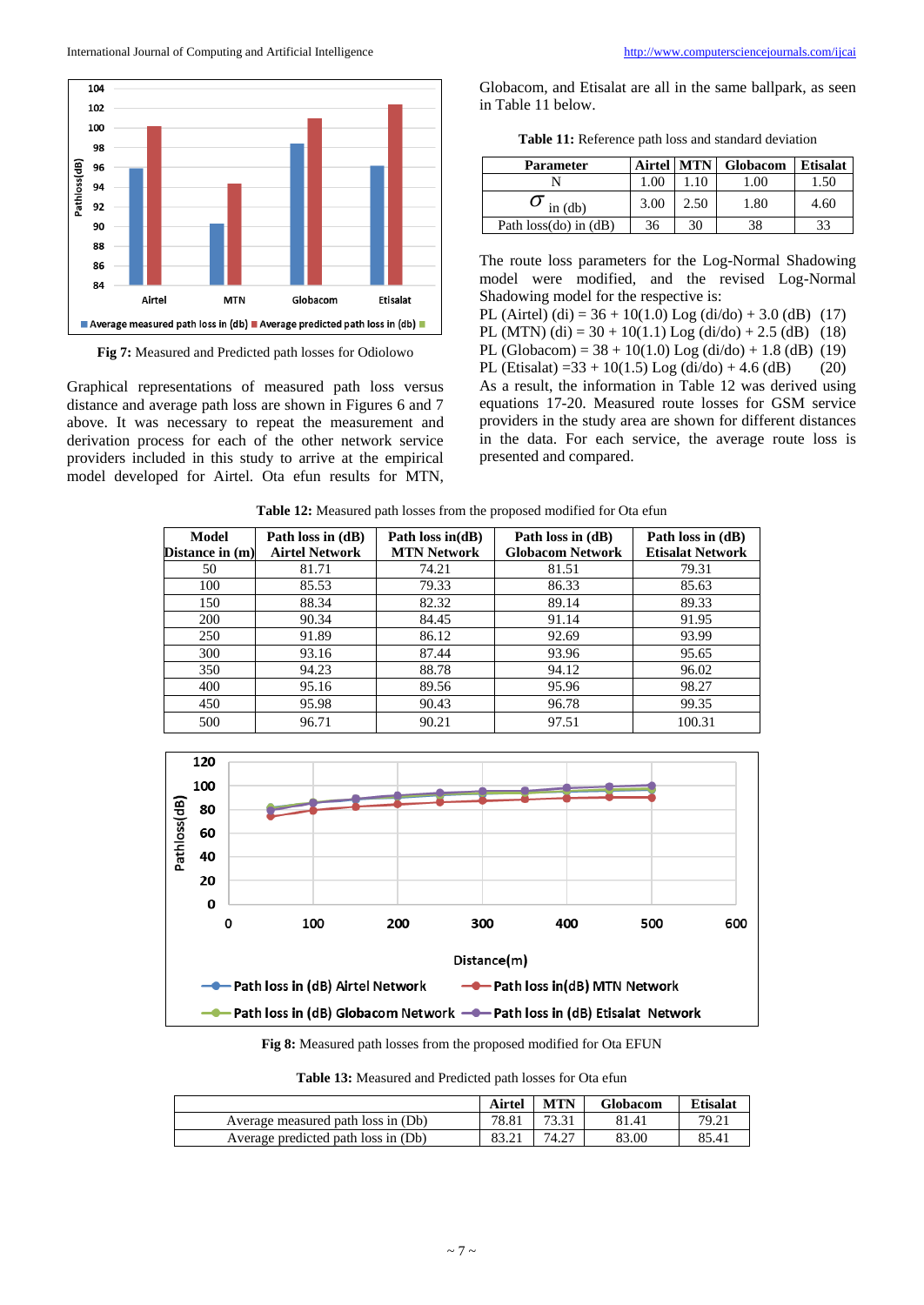International Journal of Computing and Artificial Intelligence <http://www.computersciencejournals.com/ijcai>l



**Fig 9:** Measured and Predicted path losses for Ota efun

Figure 8 and Figure 9 exhibit graphical representations of measured path loss vs distance and average path loss. It was necessary to repeat the measurement and derivation process for each of the other network service providers included in this study to arrive at the empirical model developed for Airtel. MTN, Globacom, and Etisalat's results for Dada Estate are shown in Table 14.

**Table 14:** Reference path loss and standard deviation for Dada Estate

| <b>Parameter</b>          | <b>Airtel</b> |     | <b>MTN</b> Globacom | <b>Etisalat</b> |
|---------------------------|---------------|-----|---------------------|-----------------|
|                           | 3.0           |     | 3.0                 |                 |
| $\sigma$ in (db)          | 5.0           | 4.5 | 3.8                 | 6.6             |
| Path $loss(Do)$ in $(Db)$ |               |     |                     |                 |

The improved Log-Normal Shadowing model that results from include the route loss values in Equation (5) is as follows:

PL (Airtel) (di) =  $26 + 10(3.0)$  Log (di/do) +  $5.0$  (dB) (21)

PL (MTN) (di) =  $20 + 10(3.1)$  Log (di/do) + 4.5(dB) (22)

PL (Globacom) =  $28 + 10(3.0)$  Log (di/do) + 3.8 (dB) (23)

PL (Etisalat) =  $23 + 10(3.5)$  Log (di/do) + 56.6 (dB) (24)

Thus, the data shown in Table 15 below was generated using equations 21-24 above. Measured route losses for GSM service providers in the study area are shown for different distances in the data. For each service, the average route loss is presented and compared.

| Model<br>Distance in (m) | Path loss in (dB)<br><b>Airtel Network</b> | Path loss in $(d)$<br><b>MTN Network</b> | Path loss in (dB)<br><b>Globacom Network</b> | Path loss in (dB)<br><b>Etisalat Network</b> |
|--------------------------|--------------------------------------------|------------------------------------------|----------------------------------------------|----------------------------------------------|
| 50                       | 70.70                                      | 64.20                                    | 80.50                                        | 69.30                                        |
| 100                      | 75.52                                      | 69.32                                    | 76.32                                        | 75.62                                        |
| 150                      | 78.33                                      | 72.31                                    | 79.13                                        | 79.32                                        |
| 200                      | 80.33                                      | 74.44                                    | 81.13                                        | 81.94                                        |
| 250                      | 81.80                                      | 75.18                                    | 82.68                                        | 83.98                                        |
| 300                      | 83.15                                      | 77.43                                    | 83.95                                        | 85.64                                        |
| 350                      | 84.22                                      | 78.77                                    | 84.71                                        | 86.51                                        |
| 400                      | 85.15                                      | 79.55                                    | 85.95                                        | 88.26                                        |
| 450                      | 85.97                                      | 80.42                                    | 86.77                                        | 89.34                                        |
| 500                      | 86.70                                      | 81.20                                    | 87.50                                        | 90.30                                        |

**Table 15:** Measured path losses from the proposed modified for Dada Estate



**Fig 10:** Measured path losses from the proposed modified for Dada Estate

**Table 16:** Measured and Predicted path losses for Dada Estate

|                                     | Airtel | MTN   | Globacom | <b>Etisalat</b> |
|-------------------------------------|--------|-------|----------|-----------------|
| Average measured path loss in (db)  | 85.90  | 90.40 | 88.50    | 86.30           |
| Average predicted path loss in (db) | 100.30 | 84.47 | 90.99    | 92.50           |